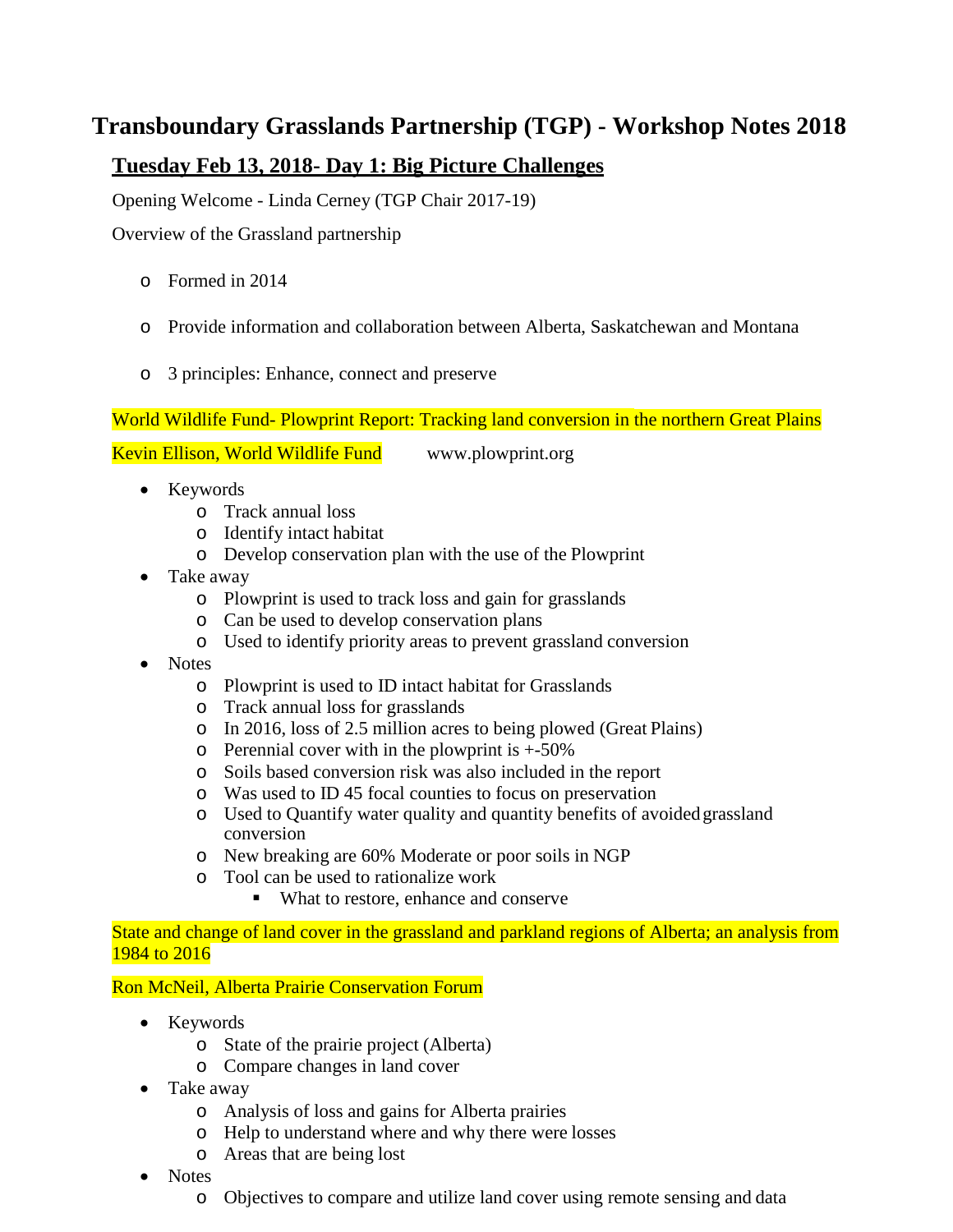already collected

- Find out the percentages of wetland, grassland and native over 17 eco regions
- o Cultivation has increased and become more dense in areas of historic cultivation
- o Losing connectivity in the grasslands
- o Seeing both loss and gains in the prairie
- o Help to understand where losses have been and why they were lost
- o Private land ownership 75% in most regions but barriers greatly
- o Parkland (Upper region in Alberta) .4% loss due to conversion on average, 9-12% from 1995-2015
- o Grassland (lower region of Alberta) loss less than parkland.2% loss 1995-2015

### Grassland Ownership Trends and Community Resilience

#### Julia Haggerty, Montana State University

- Keywords
	- o Agglomeration
	- o Community resilience
- Take away
	- o Majority of intact grasslands are controlled by private ranchers
	- o High barriers for new producers
	- o Land values are of biggest concern
	- o Need to rethink local and regional institutions, build up the community so its more of a group effort and more people are invested in the outcome.
- Notes
	- o 90% of intact lands are privately owned, ranchers control 80% of intact lands
	- o High reliance on agriculture for income and survival, very volatile income with ag
	- o High barriers for new producers, high rate of land turn over, high degree of conglomeration
	- o Less new producers
	- o Land values: single biggest concern
		- Agglomerations poses risk to rural community resilience
		- Increased pressure on emerging ranchers could lead to more intensification
		- Rethink partnership as community resilience
	- o Local and regional institution
		- Landowner groups, conservation district, natural resource collaboration groups
	- o Rethink old roles
		- **Emerging, established, transitioning**
	- o Questions at hand
		- Direct capital (human, financial, social)
		- Build and strengthen bridges between groups
		- Lead to lasting informal institutions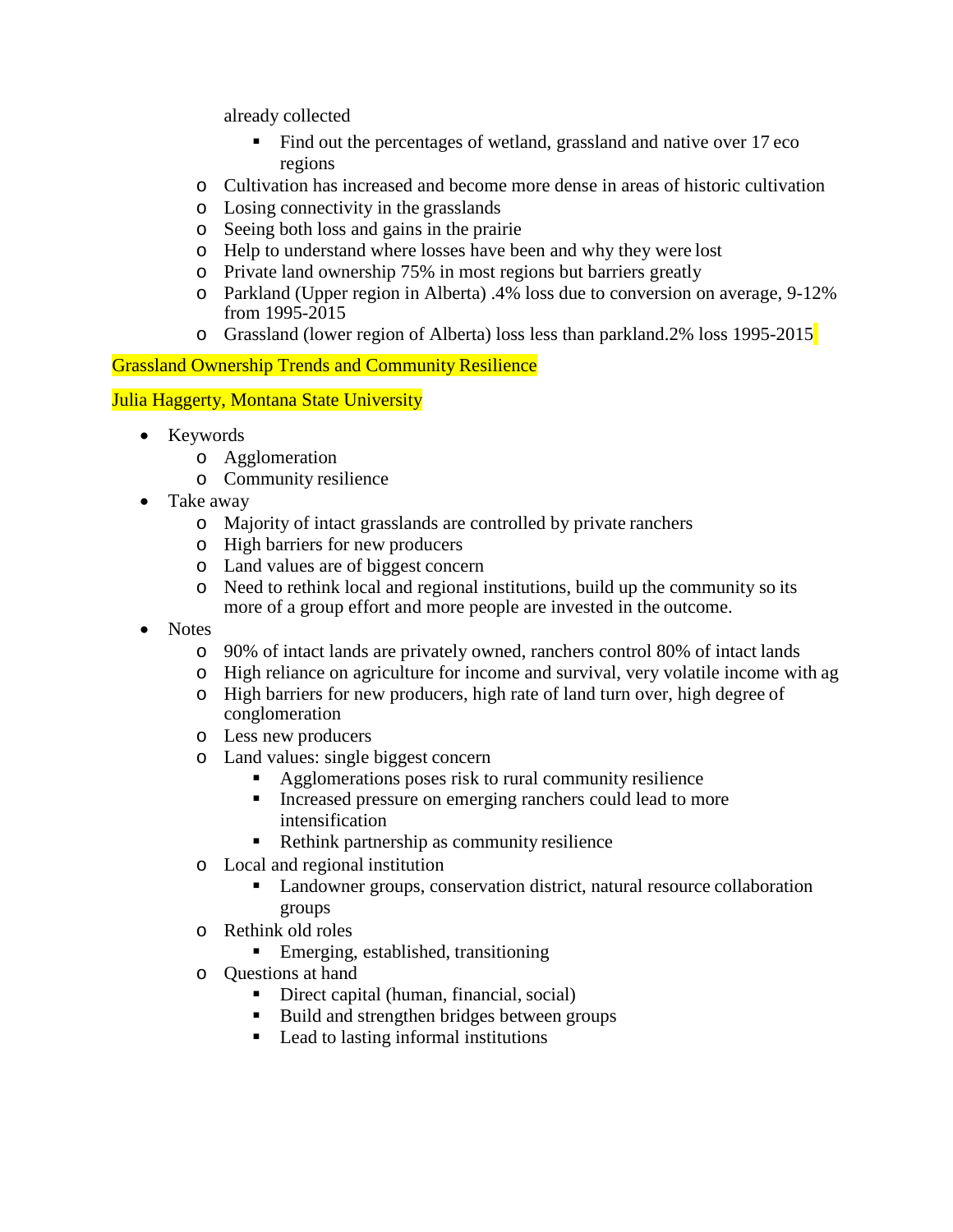#### Climate Challenges Facing Northern Grasslands and Ranches

#### Paul Stoy, Montana State University

- Keywords
	- o Connective precipitation
	- o Flash Drought
- Take away
	- o The cooling trend in the northern great plains could be being caused by a change in land use, with less bare ground
	- o The 2017 flash drought was preceded by a breakdown in land-atmospheric feedback
- Notes
	- o Cooling trend centered around the Dakotas in the mid spring and early summer
	- o Great Plains should be getting wetter and warmer in the future
	- o Have been getting more rain in May, possibly due to land use change
	- o Decreased cloud height due to less bare ground
		- Decrease in the number of acres left bare or fallow
		- Changing convection precipitation, means more rain
		- Changes the heat and moisture that is added to the air
		- CRP loss impacts these components as well
	- o Flash drought 2017
		- Was predicted to be a wet year, but was driest on record
		- Should have looked at convection water available to predict rainfall
		- Convective precipitation is coupled to land surface function early in growing season
		- **Drought was preceded by breakdown of land-atmosphere feedback**
		- Response to land management to climate and vice versa should be furthered explored
		- Forecast in May 2017 was horribly wrong W/drought, likeliness of convective precipitation already low in March 2017, soil dryer than it would be on average in August.

Identification, Challenges and opportunities in Wildlife Connectivity across the Northern Great Plains Region

#### Andrew Jakes, National Wildlife Federation

- Keywords
	- o Connectivity- structural and functional
	- o Corridor- distinct component of connectivity
	- o Connectivity network
- Take away
	- o A balance is needed between economics and wildlife needs, people still need to be able to make a living on their land
	- o Connecting habitat patches with corridors to make the most out of the habitat that is being used
	- o Pronghorn fence modifications can be used to help them on their migration routes
	- o Plan for multi species benefit to get the most out of conservation resources, like pronghorn and sage grouse migration routes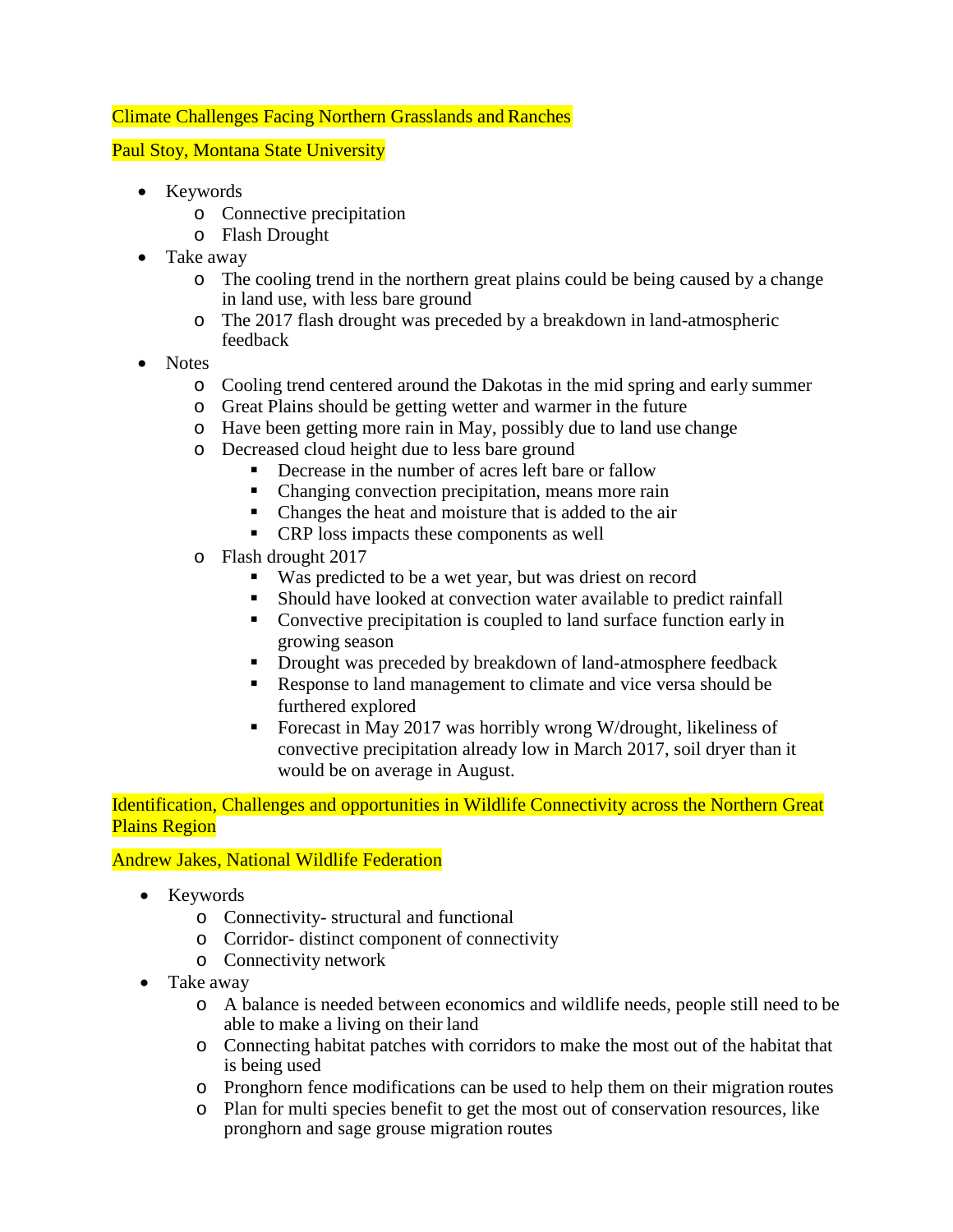- Notes
	- o Long distance migration is decreasing across the globe
	- o A balance needs to be found between economics and wildlife needs
	- o Connectivity network, habitat patches and corridors of most importance
	- o Need more information on wildlife interactions with fences
	- o Pronghorn interactions with fences
		- Goat bar: no change in use, Cattle spent a lot of time at goat bars messing with them, DO NOT USE!
		- Smooth bottom wire 38% more successful crossings
		- Clips positive for better crossing success but not as good as smooth wire
		- Does take the pronghorn time to learn to use/habituate to the changes
		- Pronghorn can have up to 1000 interactions with fences in a year
		- **Fences can cause direct mortality, stress and injuries (hair loss** and scaring), barrier to movement
	- o Overlap between sage grouse and pronghorn migration routes
	- o Look for the overlap between species to make the most out of conservation efforts

#### Plenary Address

Errol Rice, Montana Stockgrowers Association

- Building partnerships and addressing conflict problems
- Building relationships with stakeholders is very important
- Multi-generational trends are not happening
- Need partnerships with government and other agencies to enhance sage grouse habitat
- Complex business managing soil health, water, economy, consumer demand, transition • Jd.com

## **Wednesday Feb 14, 2017: Day 2: Solutions**

Jurisdictional update from Montana, Marisa Sather

- 2017 severe drought, ongoing
- USFWS obtained 713,000 acres into easements
- Conservation districts are seeking coordination on management of bison and predators
- NEW
	- o FWP grassland initiative
	- o RSA conservation committee
	- o TNC-USFWS Candidate Conservation Agreement with Assurances (CCAA)
		- If species is listed, the producer would face no new regulations if they are already practicing conservation for that species on their own.
- New approaches
	- o Sage-Grouse Initiative (SGI) mesic site restoration focus
	- o Bureau of Land Management (BLM) crested wheatgrass restoration work
	- o Pheasants Forever (PF) interested in helping with Pollinator habitat conservation
	- o WLA developing concept of habitat
- Planning Prairie Pothole Joint Venture (PPJV) grassland assessment project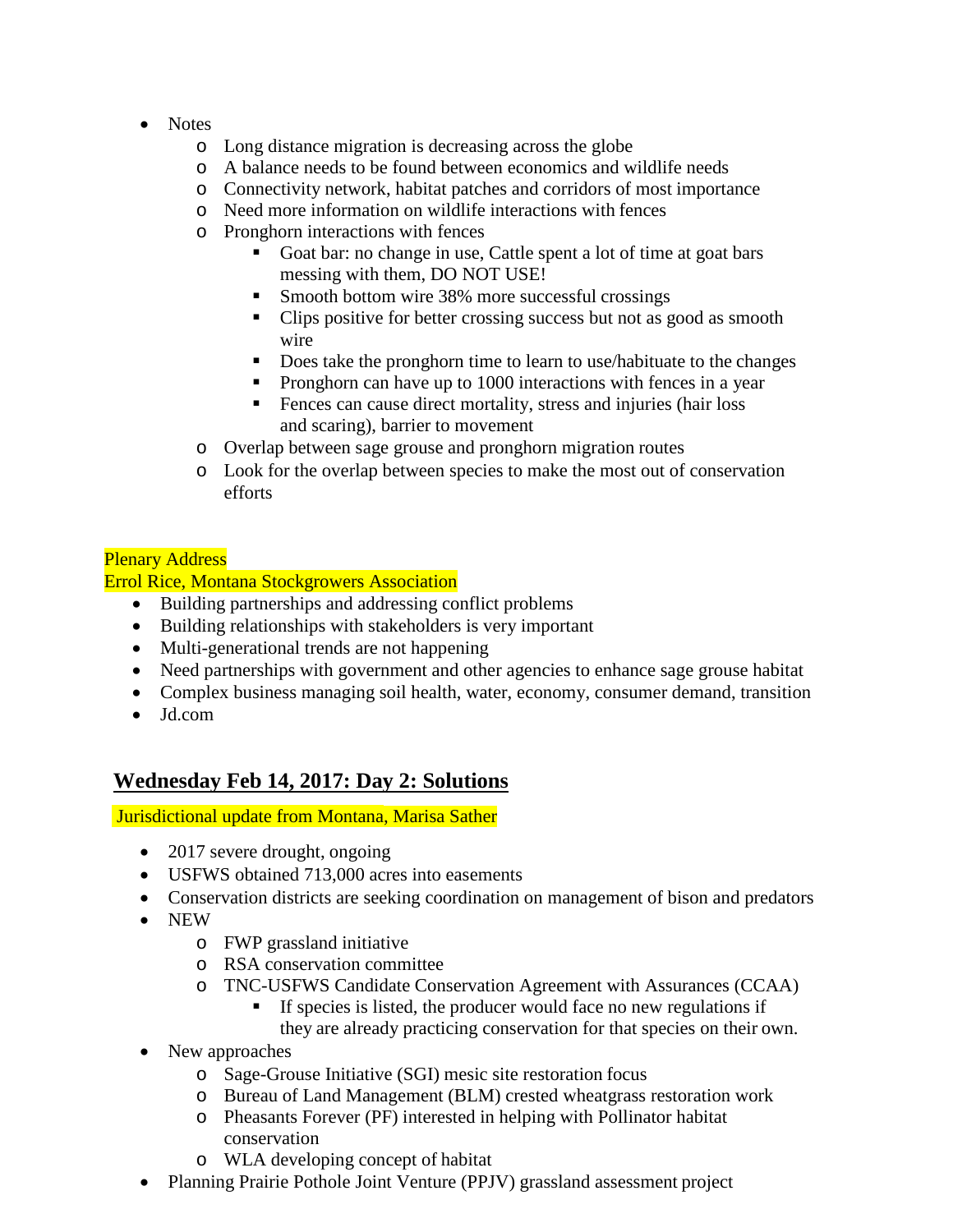- Research and monitoring needed
- Planning Tools- HAPET-multi-species tool
- Research and Monitoring-grassland songbird habitat quality
- Opportunities for Transboundary Collaboration- connectivity, communications, data sharing

Jurisdictional update from Alberta, Linda Cerney

- Transboundary Partners
	- o Federal Government- Canadian Wildlife Service (CWS)
	- o Alberta Environment and Parks (AEP)
	- o Agricultural and Forestry (AF), Environmental Stewardship Branch
	- o Municipal government
		- County of Warner
		- County of Forty mile
		- Cypress county
	- o Not for Profit (Prairie Conservation Association- PCF, Milk River Watershed Council of Canada-MRWCC, South East Alberta Watershed Alliance-SEAWA, The Nature Conservancy of Canada -NCC, Alberta Conservation Association-ACA, Alberta Wilderness Association-AWA, Waterton Biosphere)
	- o Individual Grassland Stewards
- Alberta partner project highlights 2017
	- o AEP Planning- South Saskatchewan Regional Plan (SSRP)
	- o AEP Policy- Conservation site assessments
	- o AEP Parks- Transition to active large-scale native grassland restoration project
	- o AEP Fish and Wildlife- Directives for wind and solar development
	- o AF- Programming, Funding, GIS Prairie Timescan
	- o CWS- South of the Divide Multi-species action plan
	- o County of Warner- Milk River Ridge Reservoir water quality initiative
	- o PCF- State of prairie renewable energy, BMF, habitat connectivity
	- o NCC- Landowner engagement on grasslands
	- o ACA- MULTISAR program
	- o AWA- Northern Plains Conservation Network partnering
	- o MRWCC- Water Resiliency and Restoration Program
	- o SEAWA- SSRP implementation
	- o Waterton Biosphere Reserve Association- Carnivores and Communities program
- Future Collaborative Opportunities
	- o Footprint planning
	- o Largescale restoration projects
	- o Solar and wind energy, translocation of sage grouse
	- o Prairie habitat joint venture
	- o Environment and Climate change (ECCC) strategic plan
	- o State of prairie condition
	- o Pronghorn project
	- o Improved monitoring and reporting and potential coordination grassland

stewardship credit program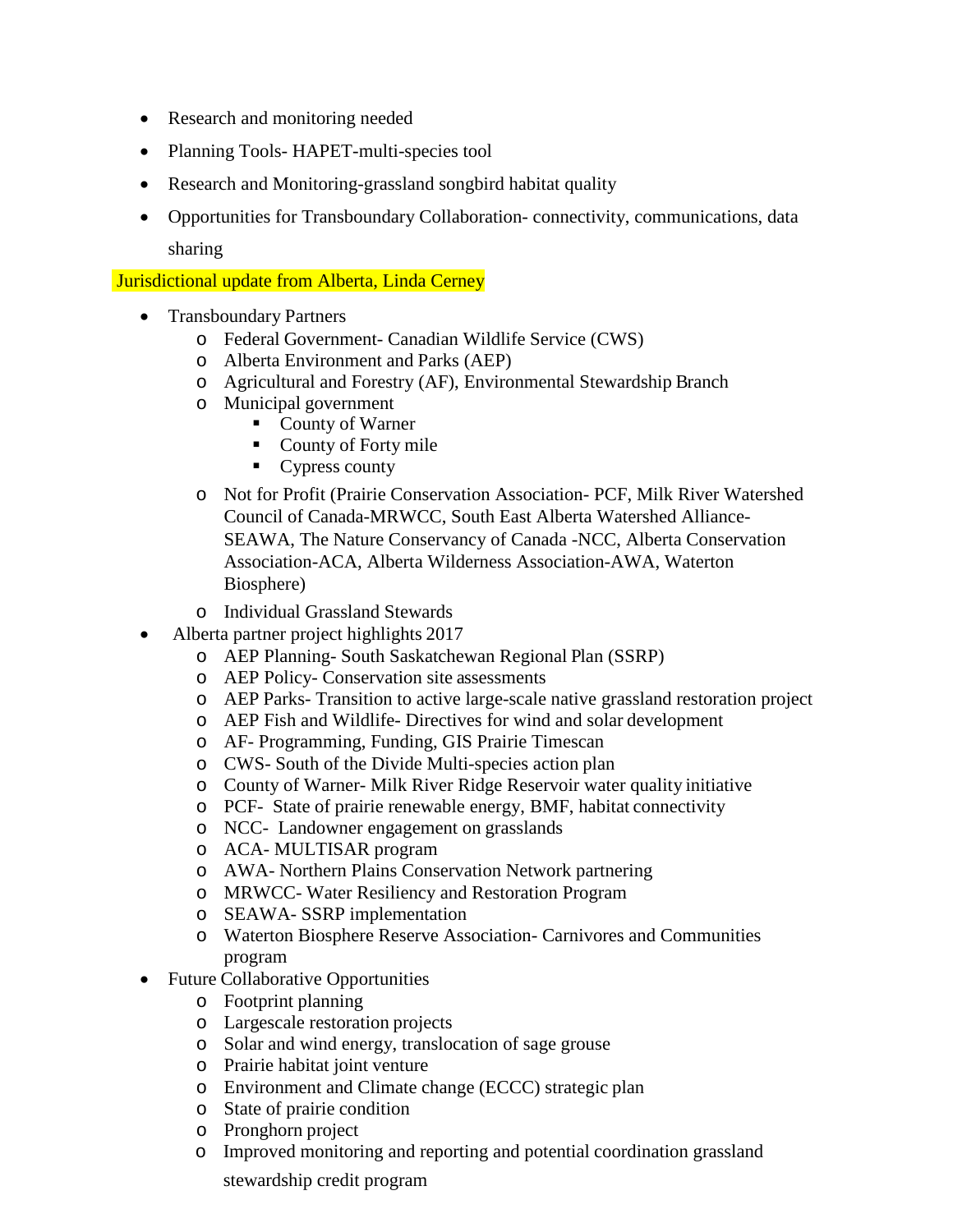- o Threats to the region and conservation opportunities
- o Large carnivore conflict mitigation projects

Jurisdictional update from Saskatchewan, Tom Harrison

- Dealing with drought and low snowpack and fires
- Prairie conservation action plan
	- o Large amount of work being done from a diverse group of partners and groups
- New cycle of agriculture programs in Saskatchewan
	- o 5 year cycle
	- o Environmental climate
	- o Research education
	- o Public trust
	- o Multi species protection act, fed signed
- Provincial pastures transition to private operation and management
	- o Still crown owned
- Wind energy interests, lots of interest from wind industry but solar still active
- 31 partners (update posted on website)

Lessons learned in collaborative, landscape-scale conservation

Greg Neudecker and Jim Stone, Blackfoot Challenge/Partners for Conservation

- Keywords/ take away
	- o Invite everyone to the table, build relationships
	- o Art and science
	- o Conservation is a group effort
- Notes
	- Have to get rid of Ego to work together well and effectively
	- Listen instead of talking to understand the whole of the issue
	- Blackfoot river (top 10 endangered rivers in the 1990's)
	- All things combined, no silver bullets to solve conservation issues
	- Bull trout were listed as endangered
	- Twist the bad to try make it better, one step at a time to find the good/better
	- Science and art have to go hand in hand to be able to get along
		- o The art of talking to people to find a better solution to the problem at hand
	- Work on people skills to better do conservation work
	- Invite everyone to the table, work with everyone, do not isolate or alienate as much as possible
	- Collaborative process: Grounded (science)  $\rightarrow$  Partners  $\rightarrow$  Structure  $\rightarrow$ coordination (CYCLE)
		- o Use the proper pacing to the best of your ability
		- o Natural resources, Social and Economics all must come into play to work effectively
	- Focal landowners can make or break a project, can ground a project and make it work or they can sand bag it
	- Solve issues at a landscape scale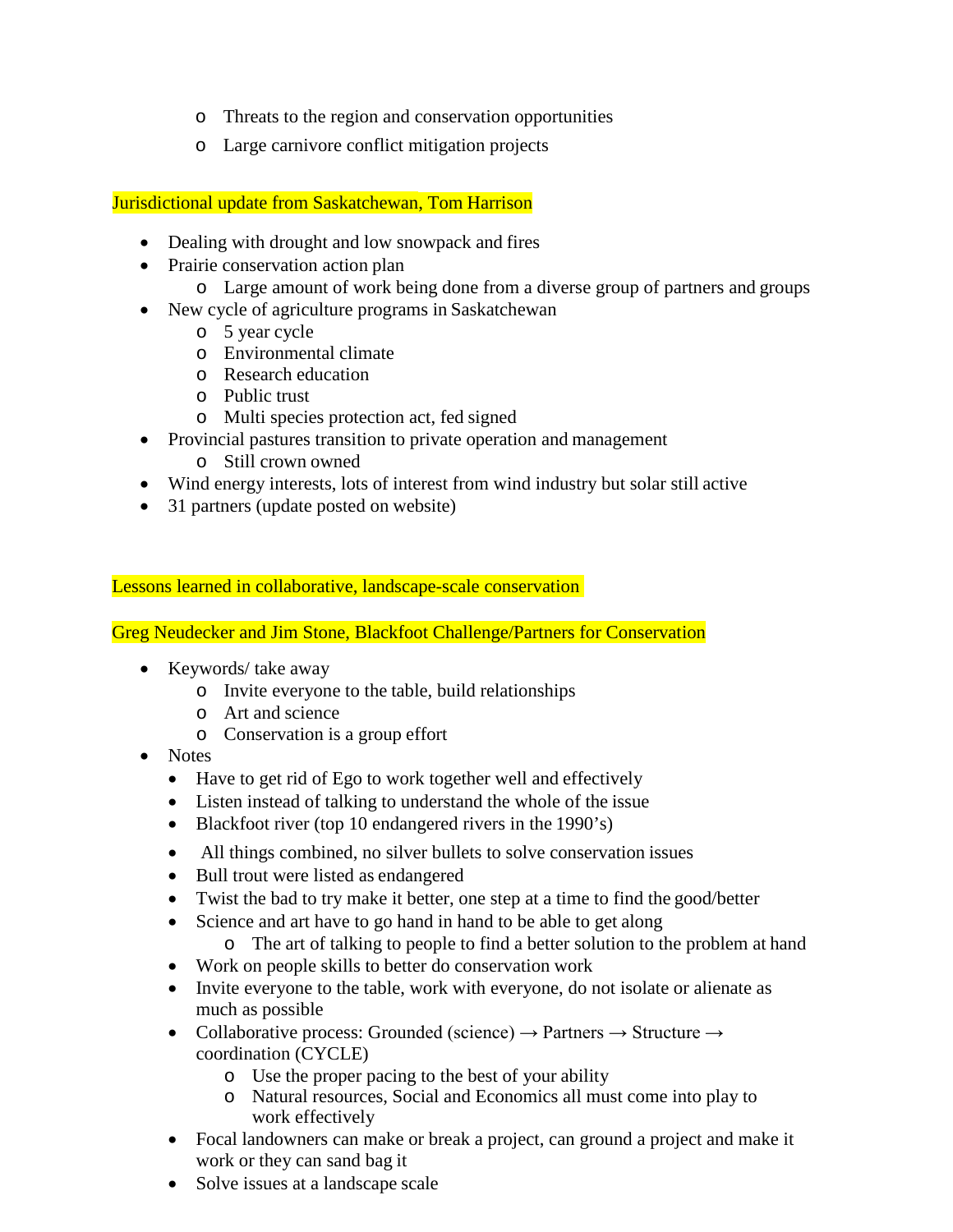- Coordinate to make sure everything is in the right order
- Try not to go too fast or too slow when working on a project
- Don't take sides! Engage all partners
- Must find a way to tell the story, must connect the dots to show the benefit of conservation practices and implementation

#### **SOLUTIONS SESSIONS**

Solutions session #1: Bringing community and conservation together in Montana

Leo Barthelmess, Ranchers Stewardship Alliance

- Keywords
	- o Partnerships
	- o Collaboration
- Take Away
	- o Collaborative conservation is a big deal
	- o Partnerships- cannot do without them
	- o Community support is key
	- o Cooperative conversations
- Notes
	- o 501(c)(3) in North central MT began in 2003
	- o Committed to strengthen rural communities and landscapes
	- o Build partnerships
		- Provide education
		- Tools for developing stewardship
		- **Practices and principles**
	- o Bring people together
	- o Species advocates can get in the way of the conservation of the whole ecosystem
	- o Partnerships
		- $\blacksquare$  Key to success is partnerships
		- NFWF grant \$300,000 for cost share to develop enhanced grazing systems and restore native pasture for the benefit of livestock, wildlife and birds
		- 70% of farm and ranch operations don't make it to the next generation
		- Address economics for transfer of property and or the knowledge for the land to the next generation of farmers
	- o Wildlife/bird conservation efforts
		- Pronghorn and prairie dogs

Solutions Session #2: Multiple approaches to habitat conservation: Finding the right fit encourages producers to manage for Species at Risk habitat

Tom Harrison, SODCAP (South of the Divide Conservation Action Program INC)

- Key words
	- o Short term easements
	- o Producer based conservation
	- o Niche branding
- Take Away
	- o Let producers know what you want and they can figure out the best way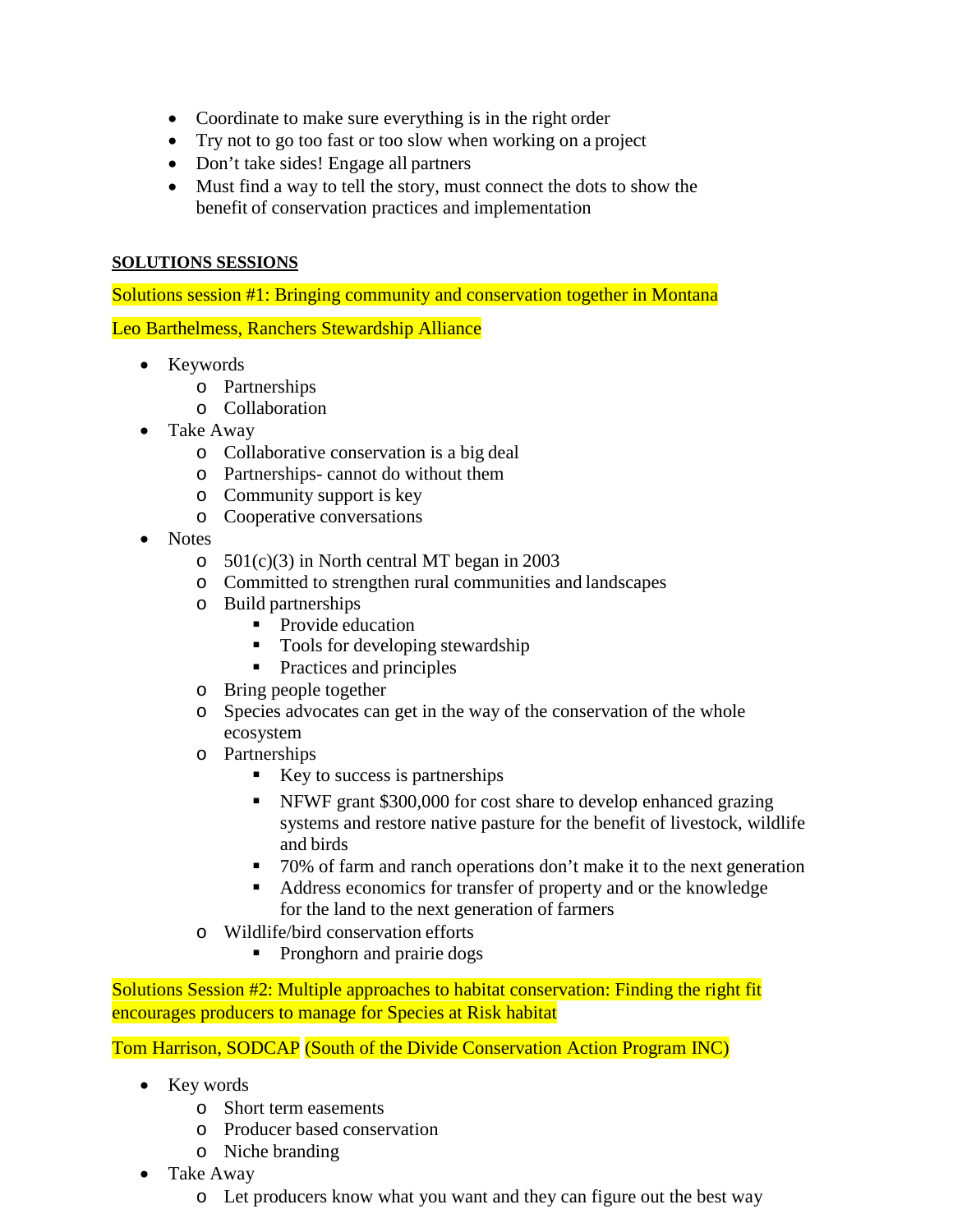to get that outcome on their land

- o Producers would be more interested in easements if they were for shorter terms than perpetuity
- o Focus of preserving the whole ecosystem instead of just one specie
- Notes
	- o Established to bring together groups in response to multi-species at risk in SW Saskatchewan
	- o Species at risk on an agricultural landscape
		- **Multi-species approach to habitat conservation**
		- Find the right fit for the producer to manage species at risk
	- o Easements, more receptive to terms instead of perpetuity
		- $\blacksquare$  30 years
		- Length of a generation
	- o Producers wanted to know what we want and then let the producers figure out the best way to make that happen on their land
	- o Results based conservation agreements
		- Non-prescriptive
		- Producers making the decisions and taking responsibility for the outcomes
		- **Provide technical experience and monitoring from the group**
	- o 80,000 acres in the program
	- o \$200,000 in annual payments
		- **I.** Incentive to manage land like at the Matador grass bank
		- Asking to target areas without the use building more fencing
	- o Lessons learned
		- Acceptance
		- Refinement of targets
		- **valuation** 
			- \$3.50 per acre based on literature reviews
			- Actual costs: reduced SR/rest
			- Creation of additional understanding of habitat needs and monitoring
	- o Influence of drought- 7/10 did not meet targets
	- o Multiple species at risk
		- Imbed small into the large to cover more ground in conservation
	- o Habitat management/restoration agreements
		- Prescriptive
		- $\blacksquare$  SR/grazing plans
		- **Infrastructure**
		- Rejuvenation
		- Cropland conversion
		- **Invasive species control**
		- Avoidance of destructive activities
		- **Monitoring information**
	- o Build extra cost into the agreement
		- Forgone income for not building new roads or more time/money into transporting livestock
	- o Hire birders to see what birds are on the land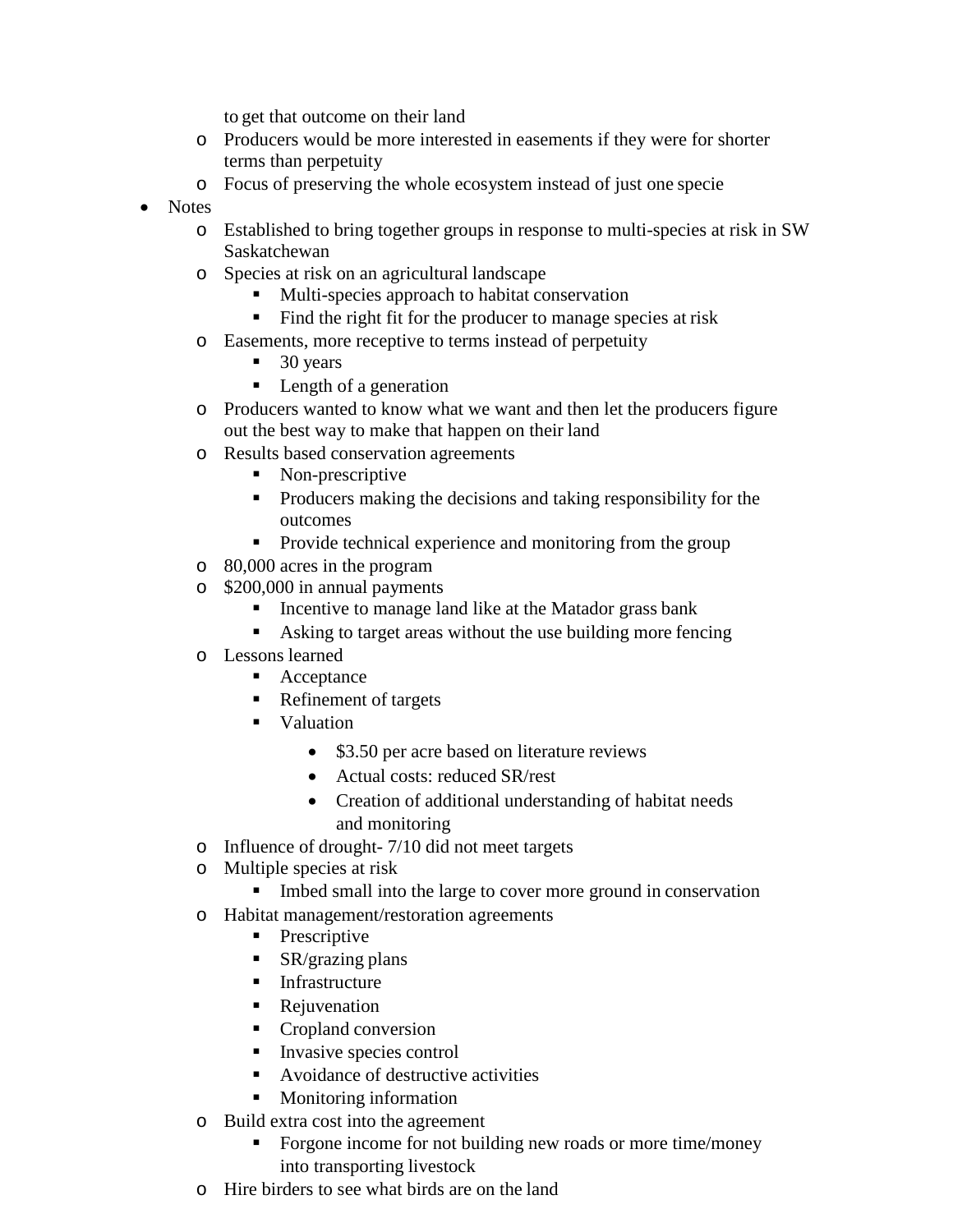- o Intervention is sometimes required
- o Document what is currently being done, active intervention required
- o Restoration vs. rejuvenation
- o Niche product branding
	- Beef that was grown with conservation in mind and with all the native aspects of the land
- o Term conservation easements<br>■ 4 producers interested
	- 4 producers interested, valuation, SSGA foundation

Solutions Session #3: The Nature Conservancy Matador Ranch Grassbank: Conservation and **Collaboration** 

Charlie Messerly, TNC (The Nature Conservancy)

- Key words
	- o Dynamic conservation
	- o Conservation to help build communities- bring community back to the ranch
	- o Conservation conversations in the field
	- o Goal setting
- Take away
	- o Matador and grassbank has brought people together, brought communities back to ranches
	- o Be dynamic in continuing conservation, one thing doesn't work every time all the time
	- o Success takes time to build and maintain
	- o Sitting around a table doesn't always work
- Notes
	- o Started during drought with neighbors of the ranch needing grass, has become successful
	- o Conservations in the field is where a lot of the success has come from **Informal type conversations rather than large group meetings**
	- o Time is needed to build successful relationships
	- o Established ranches gave up some grass to allow newcomers to have ranch to graze, continually having people looking for grass
		- Building the future communities and conservation
	- o 1 on 1 talks in field is where opinions and thoughts begin to flow
	- o Cattle are used as a tool to manage habitat on ranch
	- o Grassbank
		- Discount the cost of forage for conservation practices on participating ranches
			- Lease grass to ranchers based on conservation values on their "home" ranch
		- TNC manages grazing on Matador
		- Ranchers manage livestock, healthy bulls and such
		- Facilitates community involvement
		- Ranch plans are important
	- o Matador and grassbank has brought people together, brought communities back to ranches
	- o Be dynamic in continuing conservation, one thing doesn't work every time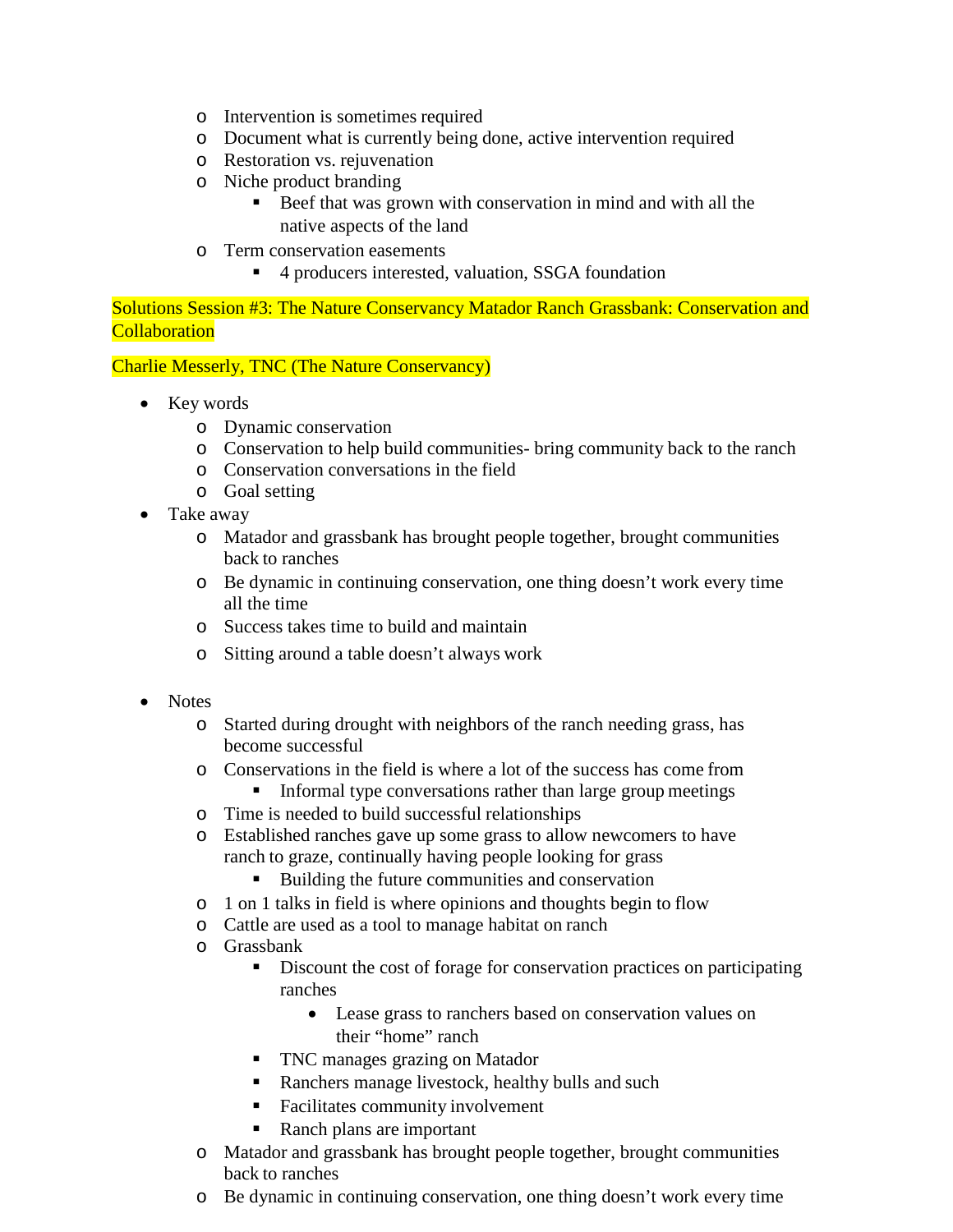all the time

- o Success takes time to build and maintain
- o Sitting around a table doesn't always work
	- People not wanting to speak up in a group
	- In the field you can see what it is that needs to be worked on or is currently working
- o Multi owners in groups means less fences, less expenses, better for wildlife

Cows and Fish: Lessons learned from supporting 25 years of Proactive riparian stewardship

Norine Ambrose, Cows and Fish

- Keywords
	- o Elements of Stewardship
	- o New tools for success
	- o Show vs tell
- Take Away
	- o Natural resource management is about people more than habitat
	- o How you perceive something depends on where you sit and how it is presented
	- o Find new ways to get the best result rather than just relying on what you have always done
- Notes
	- o What is natural resource management
		- NOT habitat, but People!
	- o Elements of stewardship
		- **Awareness**
		- **Ethic**
		- **Action**

 $\circ$  Awareness  $\rightarrow$  build common language  $\rightarrow$  building a community  $\rightarrow$  tool building  $\rightarrow$  community based action  $\rightarrow$ monitoring  $\rightarrow$  awareness (cycle)

- o Not everyone learns the same things (this is a good thing!)
- o What you see depends on where you sit
	- Perspective
	- **History**
	- How you learn/absorb information
- o Finding a way to mesh skills and knowledge
- o Bringing new tools to the address challenges
- o Communities MUST be involved in order to succeed
	- There has to be interest in the project for it to work
- o A sense of responsibility
	- Motivation to make the change
- o Lack of communication and trust is a huge barrier that needs to be overcome in order for a project to be successful
- o Look at what you have done and what is left to go
- o Be there long term
- o Principles vs. practices
	- What you want to have happen vs how to get them to happen
- o Do this vs do think about this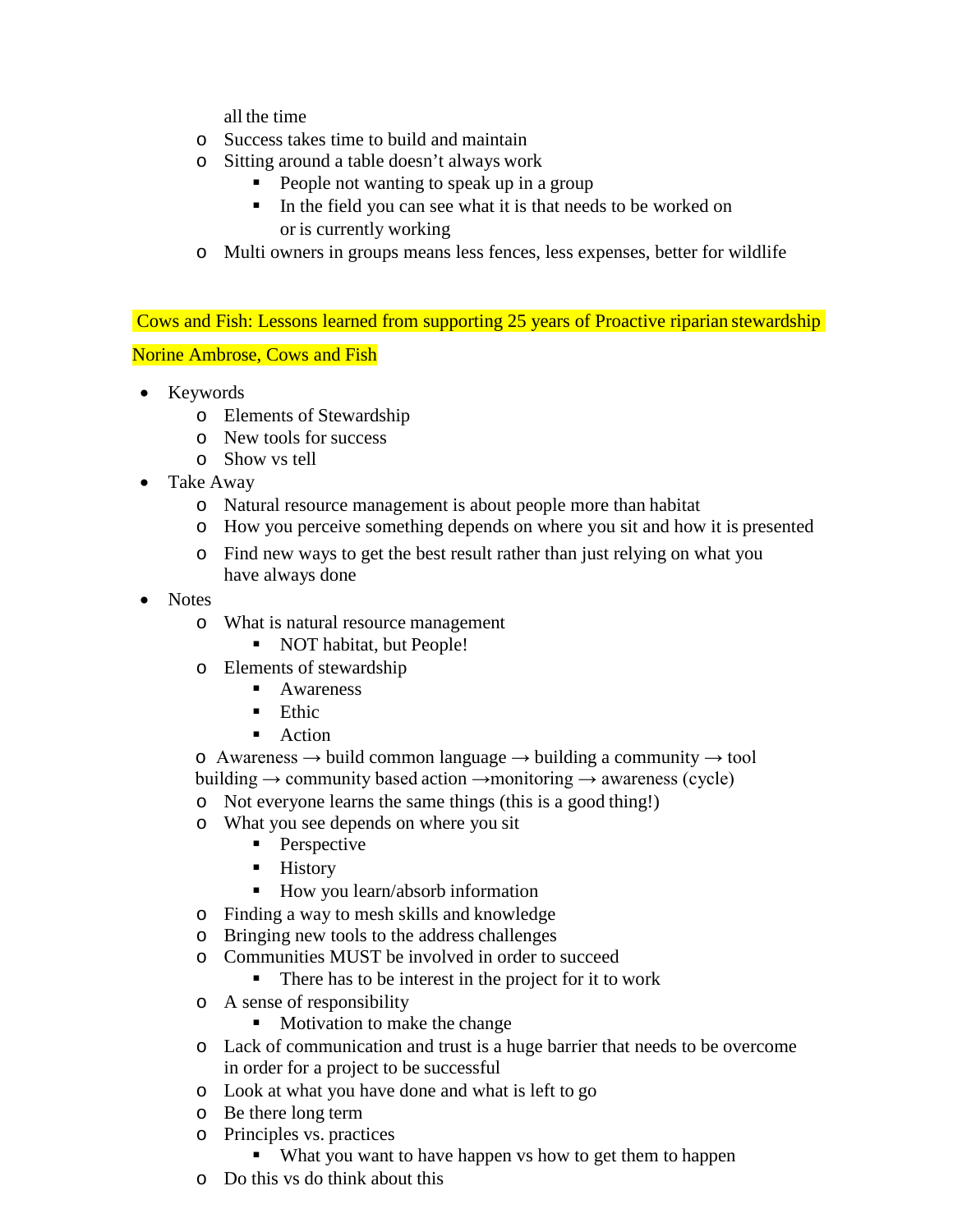- Help people to think about what they are doing rather than telling them how to think, Show vs tell
- o It Takes Time!

New and emerging solutions panel: Farm link/grass link, FWP working grasslands initiative, USFWS-TNC Candidate Conservation Agreements with Assurances (CCAA)

Catherine Wightman, Montana Fish Wildlife and Parks,

Annie Carlson, FarmLink,

Kelsey Molloy, The Nature Conservancy (TNC)

#### **Montana Fish Wildlife and Parks**

- Working Grasslands Initiative
- Landscape planning
	- o Targeted approach
	- o Landscape focus
	- o Mapping
- Protection of existing native rangelands
	- o 30 year conservation leases
		- No conversion
		- Some public access
		- \$30 per acre one-time payment
		- Can combine with Block Management for added income
	- o Cost share opportunities
		- Provide up to  $75\%$  cost-share for projects to help with conservation practices on public land

#### **Farm Link Montana**

- Most work is centered around Missoula and the western half of the state but starting to move east
- Trainings
- Financing
- Run from Farm Link website
- Connecting Montana's beginning farmer and experienced ranchers
	- o Kind of like a dating website
	- o Help find land to buy, lease or to find a mentor to learn from
- Grass link
	- o Partnership with Ranching Stewardship Alliance to connect beginning land owners with those whose land is coming out of CRP, or those who have extra grass
- FarmlinkMontana.org

## **TNC Candidate Conservation Agreements with Assurances (CCAA)**

- Voluntary agreement between USFWS and TNC (The Nature Conservancy)
- Encourage conservation to prevent listing of species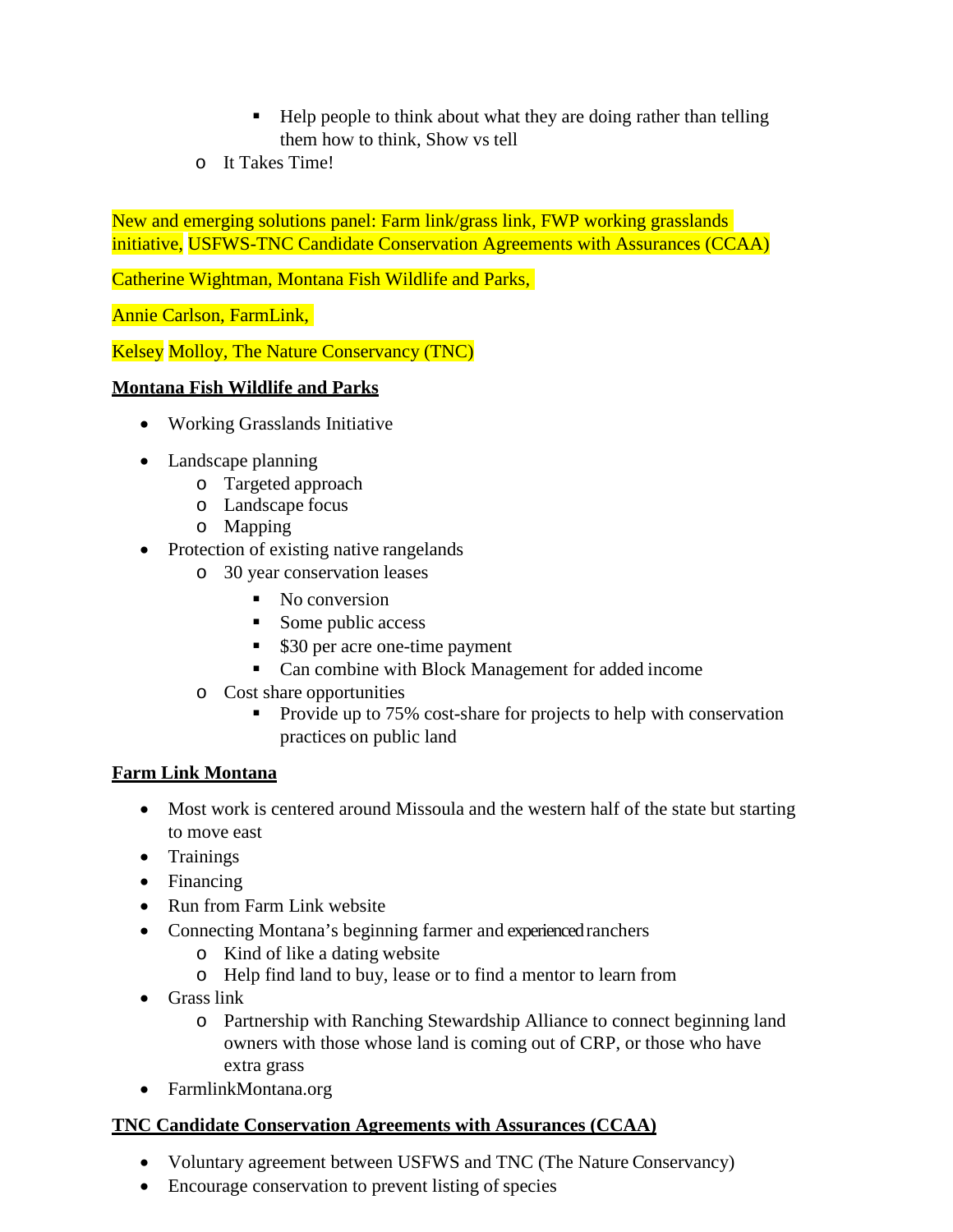- They won't face more regulations if they do get listed
- Ranching and agriculture practices are both covered under agreement
- Agreements last 20 years
- Flexible on species
- Habitat Loss and Fragmentation is the biggest threat to these lands
- Conservation measure required
	- o No breaking up of the land

#### Open discussion

Themes

- o Challenges- Finding the right fit, what are the tools that will help producers for conservation; preserve agricultural land; building relationships
- o Future Success/How to get there/vision- bring tools and resources together, expand across the state (FarmLink)/looking for connecting people and ranches; continued partnership and buy-in from landowners
- o Monitoring of programs (esp. easements)- yearly compliance and biological assessments
- o Funding- Working grasslands Initiative- 75% Federal, 25% State

#### Transboundary Grasslands Partnership Work Plan Development- Facilitator- Jennifer Boyer

Outcome: 1) Affirm Role of this Partnership, 2) Identify ways to advance transboundary efforts beyond communication at these workshops, and 3) Action Items for the work plan (12-18 months).

## **Thursday Feb 15, 2018- Day 3- Focused Sessions (concurrent)**

Work plan Development Report-back –Jennifer Boyer

- Communication Networking
	- o Goal: Improve connection and shared learning between partners throughout the year, improve participation with landowner and First Nations partners, promote a public message of the importance of grassland health
- Standardize Data Collection and Sharing
	- o Goal: Work towards identifying and utilizing data collection and sets that can be shared and applied to compare
- Connectivity
	- o Goal- Research to practice to expand on the ground projects and improve connectivity across the landscape

Rapporteur/Closing Remarks- Linda Cerney

- Thank you for participating in this year's workshop
- Thank you to the organizing committee
- Overview/Messages heard at this 2018 workshop
	- o Building Relationships and Partnerships and Strengthening them
	- o Building Community Support and working together
	- o Acronyms- not effective in communications, understanding and learning (esp. with people outside each jurisdiction)
	- o Science and data sharing
	- o Importance of connectivity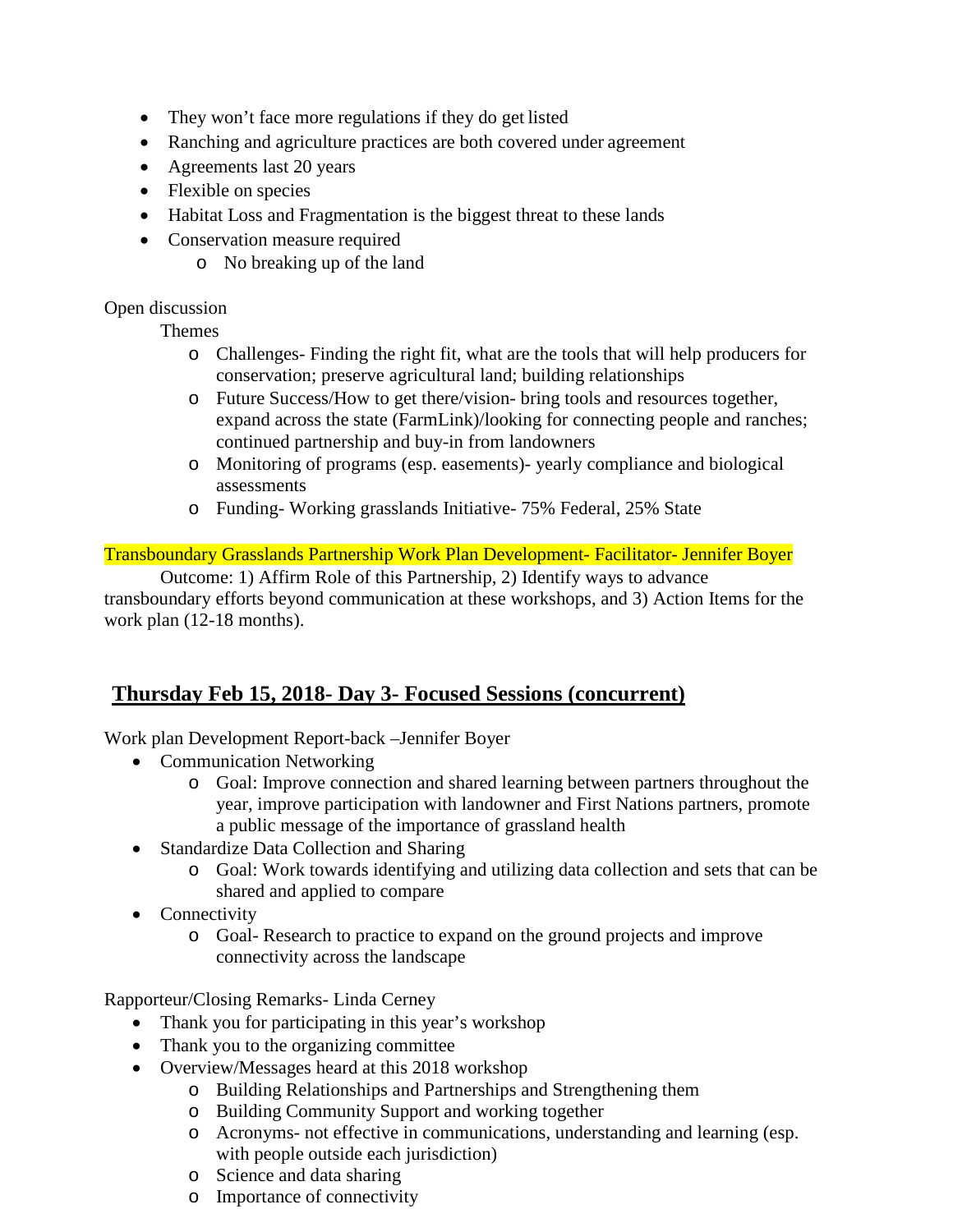- o Climate change and Flash Drought 2017
- o Tools needed to balance economic, environmental and social needs and type of tools that exist already
- o Processes in use
- o Inviting everyone to the table
- o Changing land ownership patterns and integration of new ranchers into the community
- o Connecting people to people to programs to partnerships
- o Finally- It's about the people! It Takes Time! And it's about Finding the Right Fit!
- Invitation to reconvene with the Transboundary Grasslands Partnership in Alberta 2019

#### **Concurrent Sessions**

#### **1. Milk River Watershed Working Group- Coordinator: Tim Romanow**

No notes available

#### **2. Science Breakout Session- Coordinator: Kevin Ellison**

Overview of Past efforts: Northern Sagebrush Steppe initiative, Crossing the Medicine Line, Northern Plains Conservation Network, ETC. Discussion of how/why coordination has diminished and how we can do better

- Northern Plains Conservation Network
	- o Not very active, only 40 partners left
	- o Mostly Non-government organizations (NGO)
	- o In limbo
	- o Reluctance could be from the beginning favoring of bison and Prairie dogs
- Crossing the Medicine Line Network
	- o Was active +- 5years
	- o Not much web presence
	- o Mostly to exchange GIS data layers
	- o Predictive occurrence maps
	- o Was overshadowed by other programs/ grouping
		- **Picked up by Northern Sagebrush Steppe initiative**
- The Northern Sagebrush Steppe Initiative
	- o One of the most formalized of the groups, more agency driven
	- o Did some funding for meeting and travel
	- o Working with transboundary wildlife data collecting
	- o Data sharing agreements
	- o Focus on sage-grouse, pronghorn and mule deer
	- o Focus still meets annually
	- o Dialed in a little tighter, building relationships
	- o CWD tracking
	- o Communication needs to be improved?

Modeling Grassland Bird Habitat Relationships across the Transboundary Area

Marisa Sather, Partners for Fish and Wildlife

- o Keywords:
	- o Grassland birds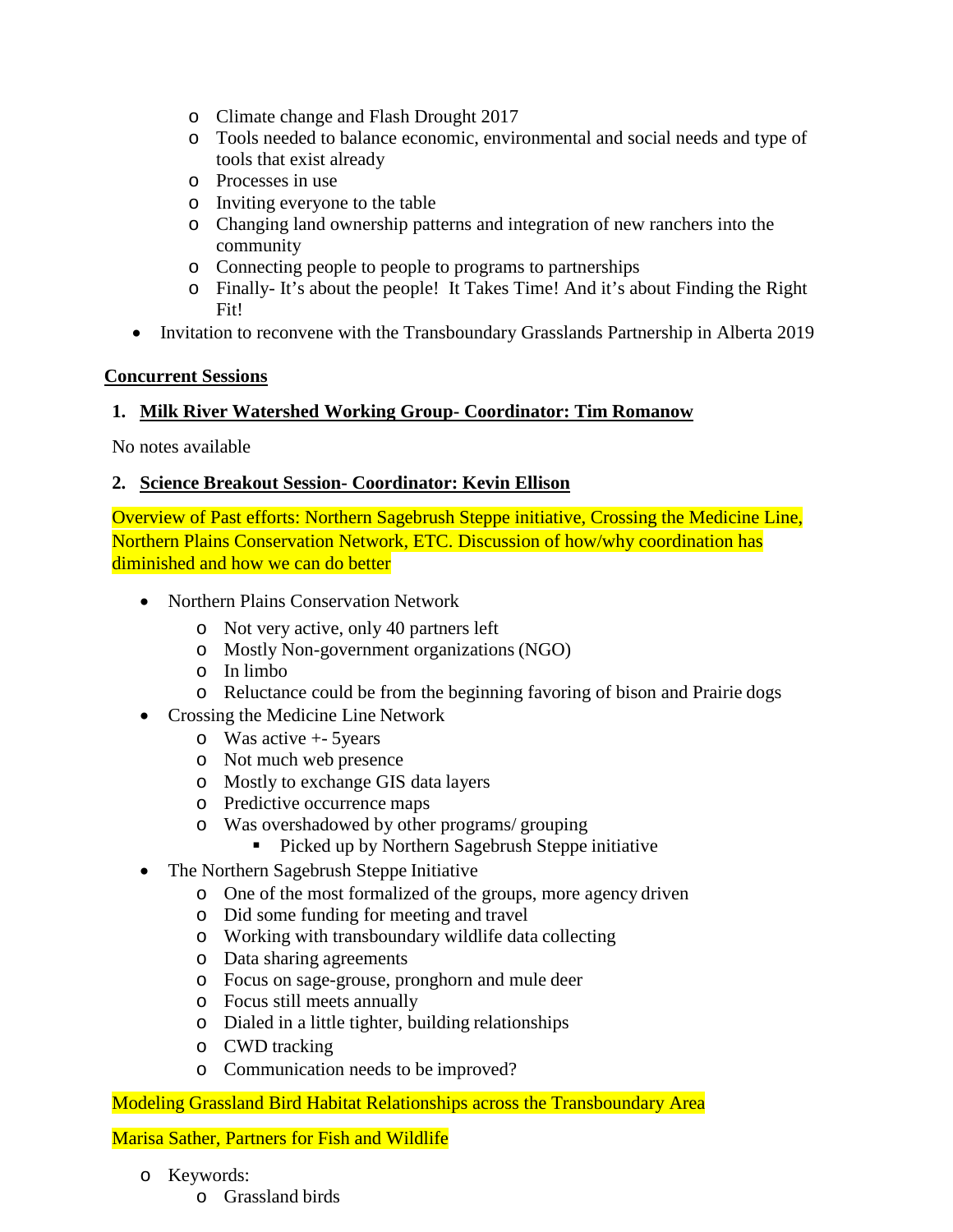- o Data collection across the boundary
- o Go big to see the whole picture
- o Take away
	- o Data collection needs to be more uniform across boundaries
	- o We need to work together to see the bigger picture for conservation studies
- o Notes
- Land conversion in the Northern great plains
	- o 7.34 million converted
- Grassland birds: canaries in the coal mine
	- o Decline of grassland birds, more loss in the wintering ground in the south but there is still a decline in the breeding grounds in the north
- Objective research
	- o Evaluate land use and management
	- o Regional: hotspots for bird diversity in North East Montana
	- o Continental spanning north of the great plains into Canada
- Amount of grassland is crucial for Grassland Birds
- What is the distribution and environmental factors?
- What is the risk of conversion?
- 1. Assembled point count data from many sources
	- o Collected in breeding seasons 2007-2012
	- o Thinned to 10,000 record by newest and most even distribution
- 2. Assembled environmental predictor layers
	- o Broad, long term climate variables
	- o Short term climate variables
	- o Land use/land cover
- 3. Fit random forest model
	- o Its complex nonlinear relationships and accounts for high dimensional interactions
		- Great predictor BUT doesn't explain why it is the way that it is
- 4. Overlaid tillage risk model
	- o Habitat selection for cropland
	- o Where is most likely to be tilled
- Pipit core populations
	- o Most breeding in Canada
	- o More than 70% is breeding on private lands
- Tillage
	- o Canada didn't have layers available at the time
- Transboundary
	- o Capturing across boundary data helps make the most data outcome
	- o ID broad scale importance for birds and trends
	- o Management recommendations may have greater effect on populations
- Challenges
	- o Awareness of who to call for data
	- o Willingness to share data
	- o Variability in data management
	- o Inconsistencies in field methods
- Environmental predictor data
	- o Often inconsistent or non-existent across boarder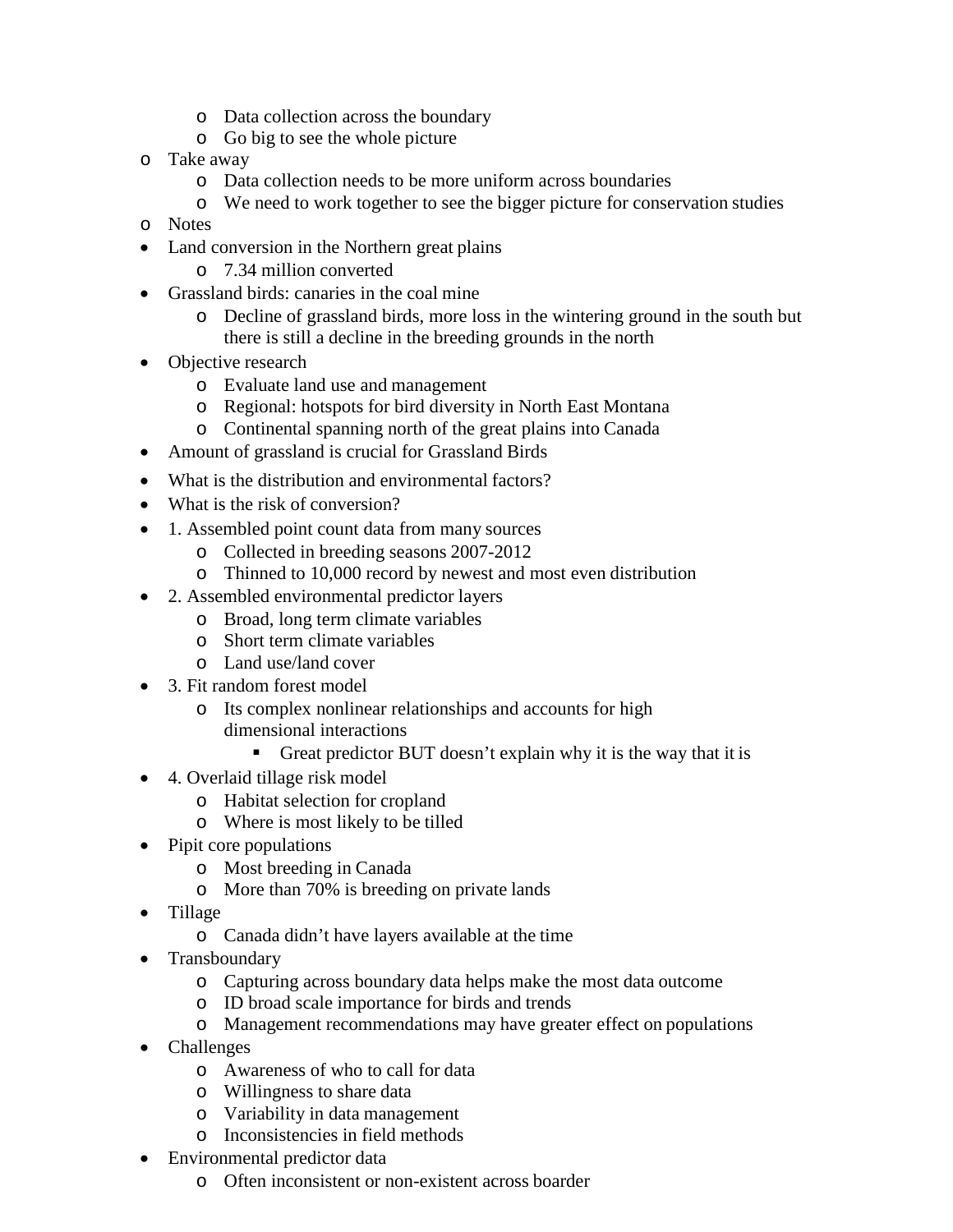- o Limits scope of analysis
- Management implications
	- o Management policies vary across boarders
- Differences in methods of data collection where processed with sensitive analysis to the different variables
- Have to go big to see the full picture

Tracking Wildlife Movements within the Transboundary Area

Andrew Jakes, National Wildlife Federation

- Key words
	- o Imperfections
	- o Multi-scale
	- o Useable information
- Take away
	- o All models are imperfect, do your best to minimize imperfections
	- o Focus on the bigger picture
	- o Management considerations concerning the migration of pronghorn
- Notes
	- o All models are imperfect, but try to minimize imperfection
	- o Lots of work to make scales seamless
		- $\blacksquare$  1/3-1/2 of the work to make his project work
	- o Not just special but also temporal to be considered in all models
	- o Purpose
		- Multi-scale hierarchy nested modelling
		- Big picture that affects the finer scale movements
		- Data that's collected needs to be processed and used not just collected for the sake of collecting
	- o What's your question?
		- Build of that question
		- How react to barrier
		- How changes with migration area
		- Can also mix number of points together
		- Differences in data that is collected, multi-year collars vs few months
	- o Migrant vs. resident question
		- Can they switch depending on year and age of the animal?
	- o Used identical data with different interpretation
	- o Broader scales show more useable information for larger ungulates
	- o Higher quality forage
	- o Lower density of roads and oil pads (selected against)
	- o Connectivity within habitat patches
	- o Accessing corridor width
		- How many points in that width
		- Gives flexibility to managers
	- o Pronghorn do not like underpasses
		- Start using over passes in a number of weeks
		- Maybe just make fences more pronghorn friendly?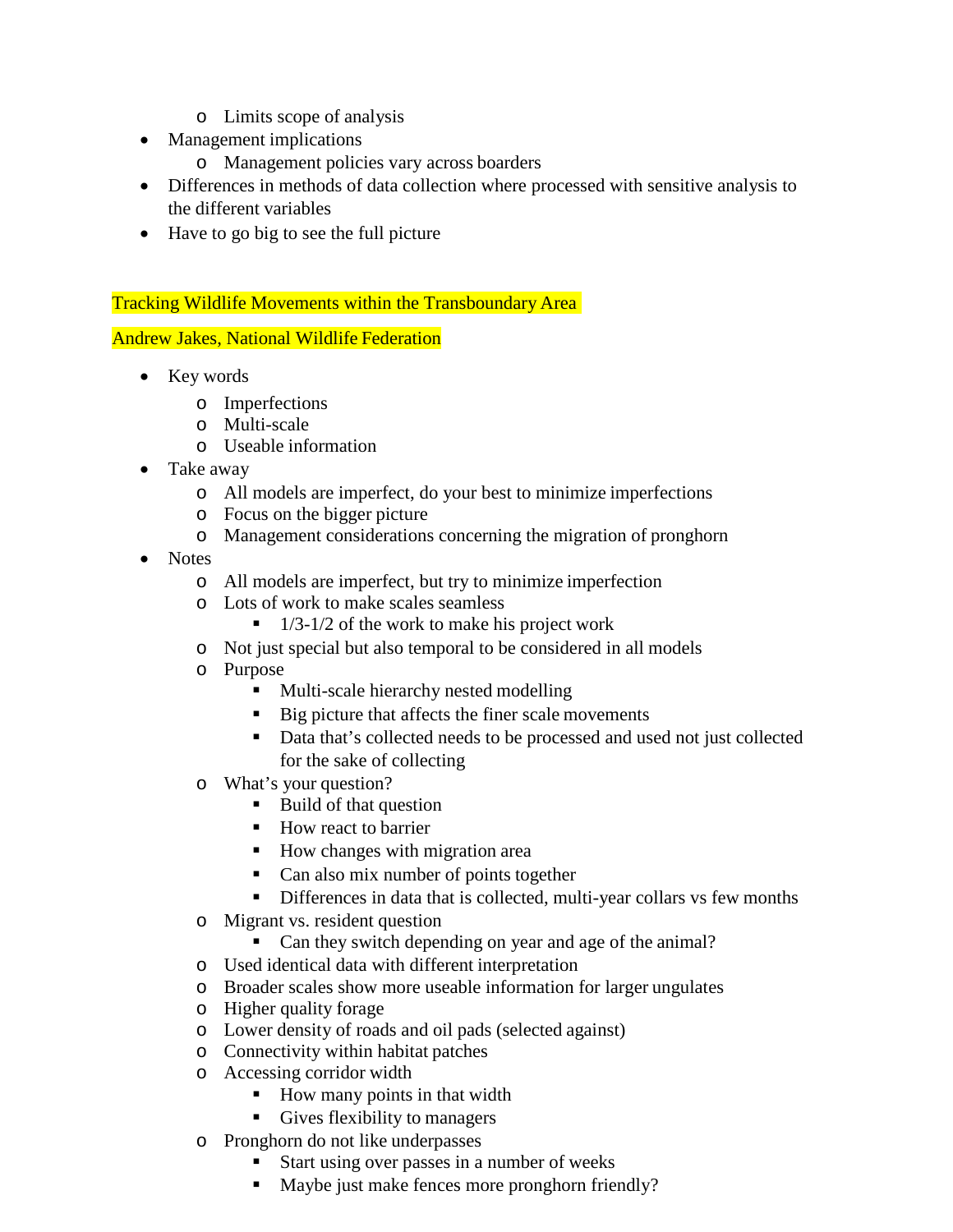#### Great Plains Grassland Assessment

#### Kevin Barnes USFWS Prairie Pothole Joint Venture

- Wanted grassland assessment from Conoco-Philips
- Questions on Mexico and Canada still
- Native vs. non-native grasses
- Common land unit's that have been digitized using data from FSA
- US workflow
	- o FSA, CLU and crop history data
	- o Remove non-grass cover classes using cropland data layer and other data sets
	- o NDVI time series to ID native grasses within areas
- Still a work in progress

#### State and Change of Land Cover in the grassland and Parkland regions of Alberta

#### Ron McNeil, Alberta Prairie Conservation Forum

- Comparison focus
	- o Native prairie vegetation inventory (NPVI) to grassland vegetation inventory
	- o Selected natural regions, sub-regions and eco-districts
	- o AB biodiversity monitoring initiative human footprints
- Need to build a way to convert more better
- Eco-district concept
	- o Area of generally similar soils, landscape and land use
	- o Take care with road allowances
- Directing strategies for the area you are working in
- Time scan  $\rightarrow$  remote sensing layers
- Issues with  $loss =$  intensification, loss of isolated native patches
	- o 77.76% of human foot print is the parkland nature region
	- o 57% human foot print in grassland nature region

#### **Science Discussion**

- Plaines and Prairie Pothole LLC
	- o Get data before people retire
- Form a science- technical committee to follow-up
- Social science and economics and working together
- Science sub-committee
	- o Getting layers to mesh
	- o Use of drones for mapping
	- o How to connect satellite imagery
	- o Develop a process to bring data together- for review and blend data to get a common language
	- o Build transboundary GIS portal?
		- Put all in one place
		- Data basin